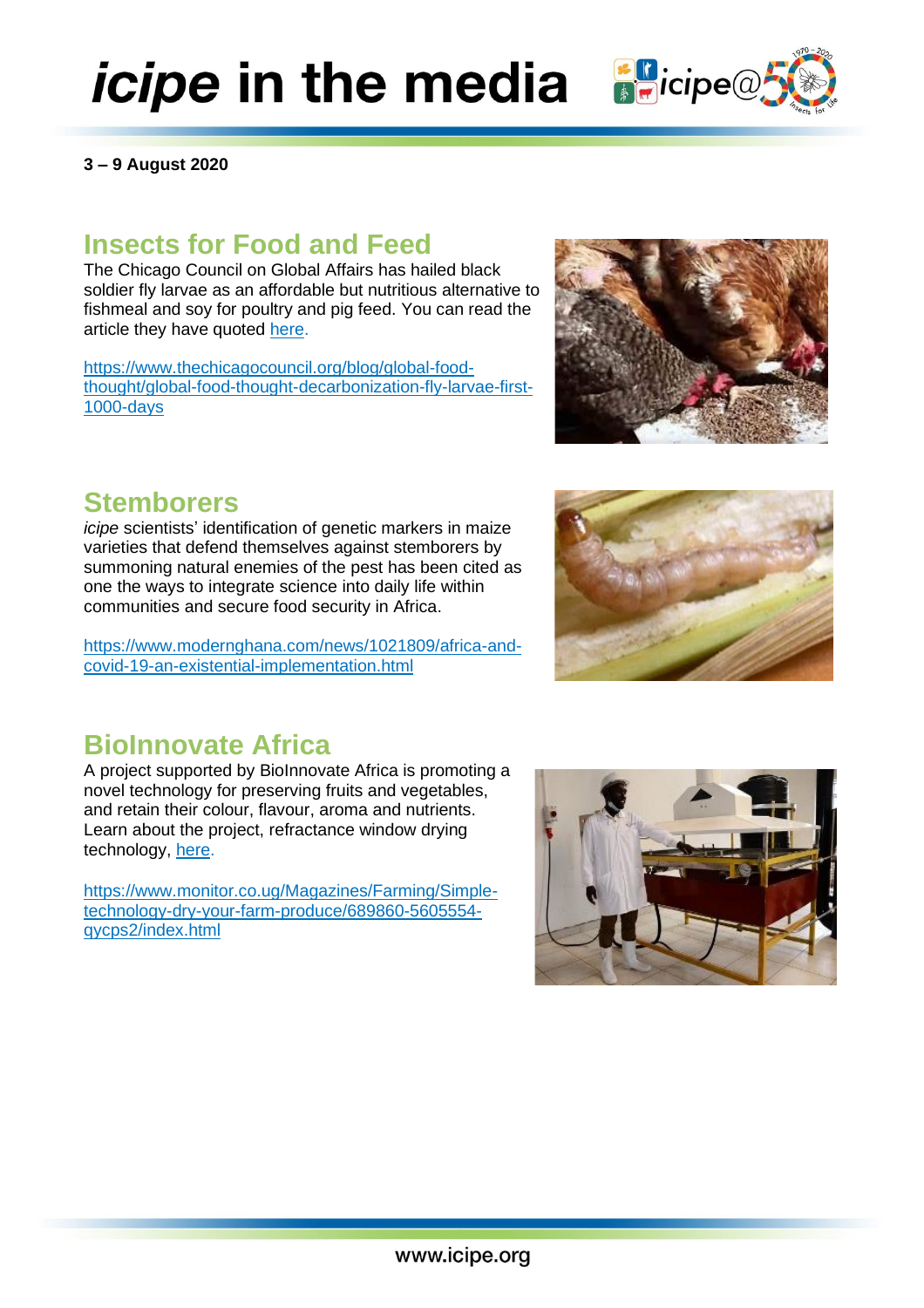# **Social media**

## **Black soldier flies**

[GreenAfrika2](http://www.twitter.com/Afrika2Green) [@Afrika2Green](http://www.twitter.com/Afrika2Green) [Aug 6 • 2:13 PM](http://twitter.com/Afrika2Green/statuses/1291331614052691968) Some Kenyan [#farmers](https://twitter.com/hashtag/farmers) are growing flies instead of vegetables. These flies could be the [#Animal](https://twitter.com/hashtag/Animal) Feed of the future, hope scientists from *[@icipe](https://twitter.com/icipe)* [@EmilieFilou](https://twitter.com/EmilieFilou) has

the story  $\mathbb{R}$  [t.co/tigwc61WsI](https://t.co/tigwc61WsI) via [@dw\\_environment](https://twitter.com/dw_environment) [#africa](https://twitter.com/hashtag/africa) [#rwanda](https://twitter.com/hashtag/rwanda) [#nature](https://twitter.com/hashtag/nature) [#uganda](https://twitter.com/hashtag/uganda) [t.co/RYKLa1j0uJ](https://t.co/RYKLa1j0uJ)

## **Potato cyst nematodes**

#### [LEAP4FNSSA](http://www.twitter.com/leap4fnssa) [@leap4fnssa](http://www.twitter.com/leap4fnssa)

[Aug 3 • 6:00 PM](http://twitter.com/leap4fnssa/statuses/1290301507523534849) Scientists at **@IITA** CGIAR, working with *[@icipe](https://twitter.com/icipe)* under the joint Nematology Unit, NemAfrica, have been at the forefront of efforts to address a new emerging [#pest](https://twitter.com/hashtag/pest) threat to the production of [#potato](https://twitter.com/hashtag/potato) in the East [#Africa](https://twitter.com/hashtag/Africa) region. [t.co/KesXwOR5Ql](https://t.co/KesXwOR5Ql) [#foodsecurity](https://twitter.com/hashtag/foodsecurity) [#cropprotection](https://twitter.com/hashtag/cropprotection)

[Pee Cee EN](http://www.twitter.com/chinazo79946705) [@chinazo79946705](http://www.twitter.com/chinazo79946705) NG [Aug 4 • 12:24 AM](http://twitter.com/chinazo79946705/statuses/1290398146699419649) [@CGIAR](https://twitter.com/CGIAR) [@l\\_lava](https://twitter.com/l_lava) [@IITA\\_CGIAR](https://twitter.com/IITA_CGIAR) *[@icipe](https://twitter.com/icipe)* Incredible ! what a plausible work on PCN !

# **Regional Scholarship and Innovation Fund (RSIF)**

[Fidele Maniraguha](http://www.twitter.com/FideleManraguha) [@FideleManraguha](http://www.twitter.com/FideleManraguha)

RW [Aug 5 • 9:00 AM](http://twitter.com/FideleManraguha/statuses/1290890316493578241)  [@PasetRsif:](https://twitter.com/PasetRsif) Join the [#RSIF](https://twitter.com/hashtag/RSIF) Guest Webinar Series, by Dr. Margaret Kagwe Njuguna on managing your [#MentalHealth](https://twitter.com/hashtag/MentalHealth) at 3:00-4:00 pm (EAT) on Wednesday 5th of August 2020. Register in advance for this meeting using the link: [t.co/hL4Te82MrM](https://t.co/hL4Te82MrM) [#PASET](https://twitter.com/hashtag/PASET) #*ICIPE* [t.co/gkmSiOFjwG](https://t.co/gkmSiOFjwG)

# **Basic Crash Course in Nematology**

# [Sandip Mondal](http://www.twitter.com/SandipM21504623) [@SandipM21504623](http://www.twitter.com/SandipM21504623)

IN [Aug 5 • 9:19 PM](http://twitter.com/SandipM21504623/statuses/1291076419821264896)

. AM theory sessions: video conferencing by [#IMaNema](https://twitter.com/hashtag/IMaNema) students, PM practical sessions by NemAfrica team *[@icipe](https://twitter.com/icipe)* [@IITA\\_CGIAR](https://twitter.com/IITA_CGIAR) Start applying! ; Call scholarship applications for Basic Crash Course Nematology *[@icipe](https://twitter.com/icipe)* in Nairobi, Kenya 14-18 December 2020 is open.

## **Locusts**

#### [TheWaterChannel](http://www.twitter.com/TheWaterChannel) [@TheWaterChannel](http://www.twitter.com/TheWaterChannel) [Aug 7 • 1:30 PM](http://twitter.com/TheWaterChannel/statuses/1291683061663490048)

Emily Kimathi from *[@icipe](https://twitter.com/icipe)* Ethiopia, will discuss how historical data on [#Locust](https://twitter.com/hashtag/Locust) swarm movements can be used to predict future outbreaks, at the '1st Virtual Practitioners Conference on Desert Locust Management 2020' on August 10 at [t.co/sy25LzNDv4](https://t.co/sy25LzNDv4) [t.co/Y41r9yE6sb](https://t.co/Y41r9yE6sb)